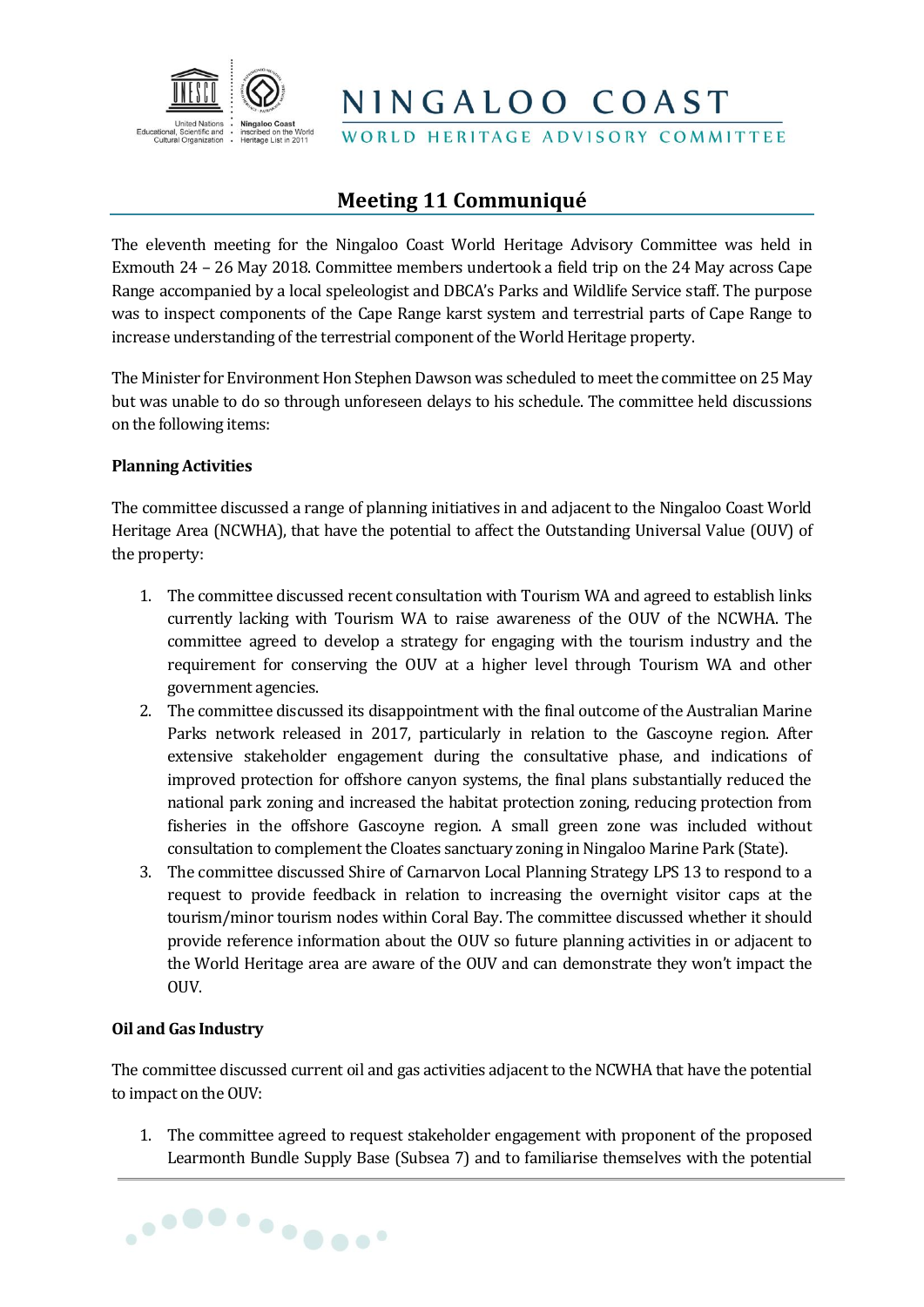

WORLD HERITAGE ADVISORY COMMITTEE

impacts of the development proposal prior to the October meeting. The committee agreed to write to the Minister about activities adjacent to the World Heritage area that are impacting or have potential to impact the OUV. The Shire of Exmouth briefed the committee on additional information about the proposal and offered to introduce the Chair to the development manager of Subsea 7. The committee agreed to meet with the proponent to obtain information on the proposal and introduce itself as a key stakeholder. The committee agreed to make submission to EPA when report is open for public comment, expected to be early 2019. The committee reiterated its interest to the Shire of Exmouth on activities that have the potential to impact the OUV.

2. The committee discussed guidelines developed by the Shark Bay World Heritage Advisory Committee (SBWHAC) for assessment of development proposals. The committee agreed to develop its own set of guidelines for development proposals. The committee noted that SBWHAC refers potential activities direct to the commonwealth and that at the discretion of the committee can refer proposals under the EPBC Act to the Commonwealth for consideration.

#### **Potential risks to the Outstanding Universal Value**

The committee discussed a range of issues that have the potential to impact the OUV of the NCWHA:

- 1. The committee continued discussions on the management of manta ray in water and its recent correspondence with DBCA's Parks and Wildlife Service. The department advised they will consider the recommendations raised and work collaboratively with the committee in the future on these matters.
- 2. The committee was briefed on DBCA's Parks and Wildlife Service the licensing system process used, the type of licences available and current number of licence holders within the World Heritage property.

#### **Fisheries Matters**

- 1. The committee raised the issue of shark fishing within the NCWHA at meeting 9. The committee has been in discussions with the Department of Primary Industries and Regional Development (DPRID) Fisheries on this matter. The committee agreed to follow up with RecFishWest in regard to shark fishing within the NCWHA.
- 2. The committee continued discussions on the Fish Aggregating Device (FADs) proposal within the Ningaloo Coast World Heritage Area. The committee provided feedback to DBCA's Parks and Wildlife Service advising it does not support the FADs proposal. The committee is waiting for a response and agreed to follow-up on FADs and to ensure RecFishWest are aware of the committee as a key stakeholder for the NCWHA.

#### **Promotion and presentation of the Outstanding Universal Value**

............

The committee discussed recent promotional opportunities to enhance the OUV of the NCWHA: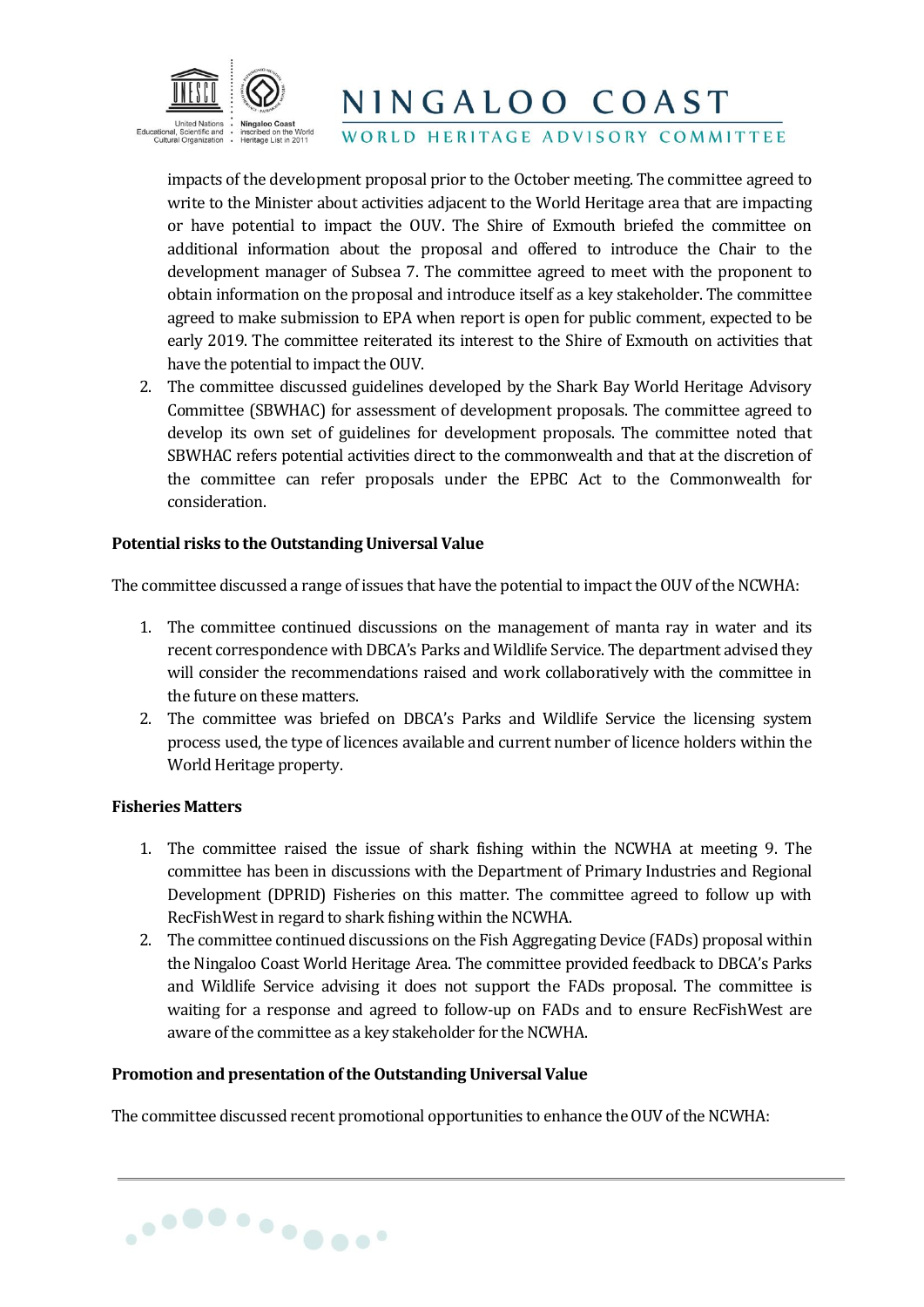

WORLD HERITAGE ADVISORY COMMITTEE

- 1. The committee discussed the excursion over Cape Range which focused on the terrestrial component of the WHA. The committee reiterated the value of the excursion to gain an understanding of the Cape Range karst system and coastal plain and discuss issues that have the potential to impact the OUV by allowing access and promoting other visitor opportunities within the area. The committee discussed the imbalance between marine and terrestrial information within NCWHA and supported the funding opportunity for the Bush Blitz to gain further understanding of the biology and ecology of the terrestrial component of the NCWHA.
- 2. The committee delivered presentations prepared for the Minister to DBCA's Director General Mark Webb as well as state and local government representatives. The presentations included a summary and management of the OUV and the role of the committee. Additional presentations on current issues with the potential to affect the OUV of the NCWHA included topics such as recreational fishing pressures; oil and gas industry risks; terrestrial issues and the in-water humpback whale interaction trial

#### **Research**

The committee were provided with a summary of on-going recent research projects within the NCWHA.

#### **Stakeholder engagement**

The committee were briefed by key government representatives on current planning activities and items of interest relevant to the World Heritage area: The Department of Biodiversity, Conservation and Attractions Parks and Wildlife Service; the Department of the Environment and Energy; the Department of Defence; the Department of Primary Industries and Regional Development – Fisheries; the Shire of Exmouth; and the Shire of Carnarvon.

| Attendance:                    |                                     |
|--------------------------------|-------------------------------------|
| <b>Committee Members:</b>      | <b>Government Observers:</b>        |
| Mr Simon Woodley (Chairperson) | Mr Mark Webb (DBCA)                 |
| Prof Bill Humphreys            | Mr Cameron Woods (Shire of Exmouth) |
| Mr Frazer McGregor             | Mr Mark Sweetman (DOD)              |
| Ms Hazel Walgar                | Mr Allisdair MacDonald (DBCA)       |
| Ms Jacqueline Hine             | Mr Arvid Hogstrom (DBCA)            |
| Ms Leonie McLeod               |                                     |
| Mr Tony Evans                  | Executive support:                  |
| Mr Tony Dowling                | Ms Tegan Gourlay (DBCA)             |
| Guest Speakers:                |                                     |
|                                |                                     |

*Note: Guest speakers present at meeting for relevant items only.*